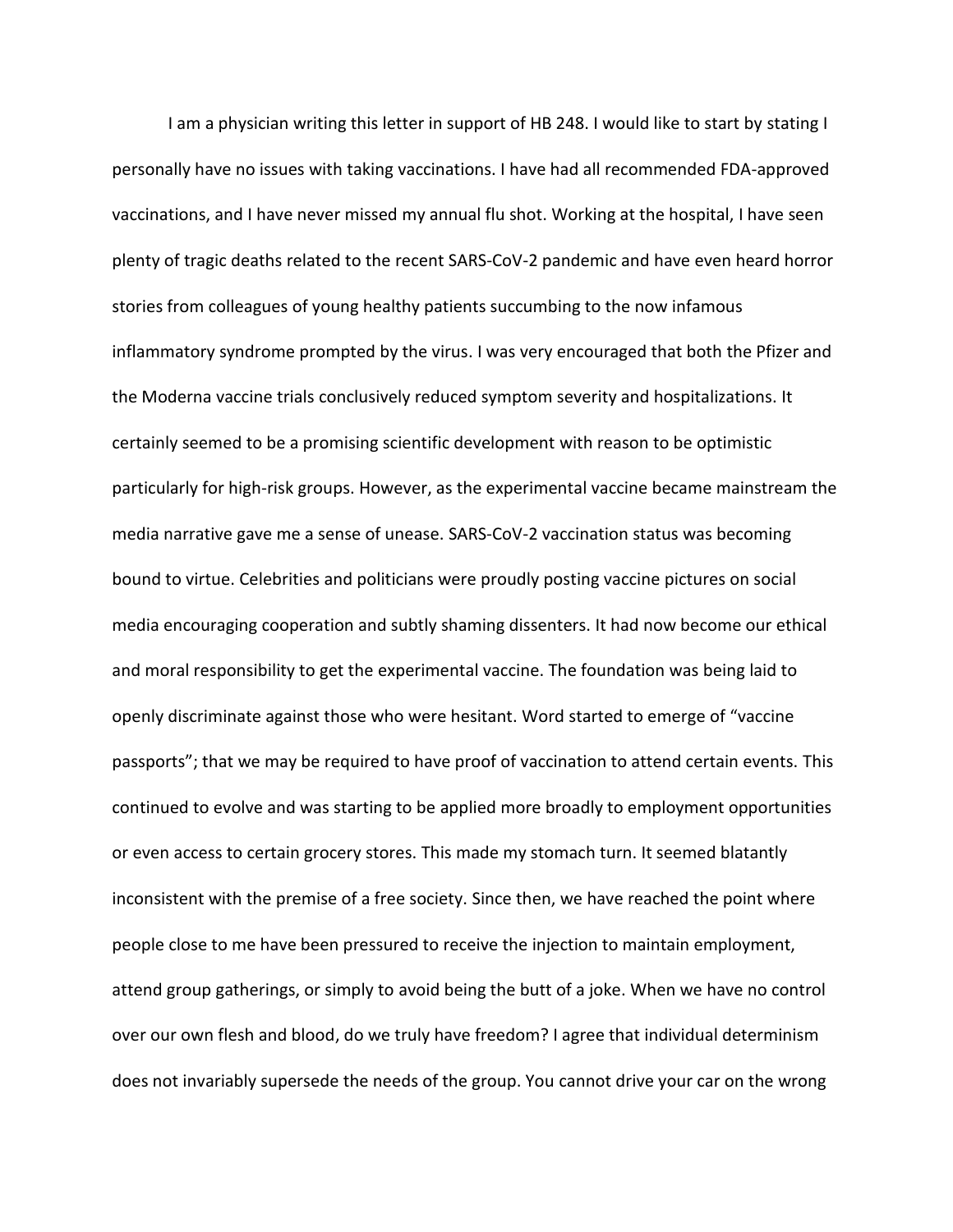side of the road and hide behind the cloak of 'freedom' when an innocent person is inadvertently injured.

There is certainly merit to writing population-based health measures into law to maintain public health and public safety but our body is a sacred gift. It is the physical representation of the soul in time and space. Based on a rationale interpretation of the social contract laid out in our founding documents, even if the perfect vaccine was developed it would be inappropriate to limit an individual's participation in society for refusing. To take it a step further, it seems to me that all the three FDA approval-exempt vaccines for SARS-CoV-2 are far from perfection. There have been 3,544 American deaths and 12,619 serious injuries as of April 23, according to the CDC's Vaccine Adverse Event Reports System database (VAERS). By comparison, flu vaccines of which 195 million people received last year compared to 153 million COVID vaccines this year correspond to about 20-30 death reports a year. Studies of VAERS data have shown that only 1-10% of vaccine-related deaths are reported, suggesting the true death count could be much higher. In the first four months of availability, the SARS-CoV-2 vaccines have had more adverse reports than any single vaccine has had over the past 31 years. This risk profile may be favorable in older individuals where SARS-CoV-2 mortality rates are as high as 1:37; however, for an otherwise healthy 28-year-old like myself the safer approach may be focusing on optimizing common-sense health habits and evidence-based vitamin supplementation. The risk-benefit analysis of taking the experimental vaccine is for every Ohioan to weigh individually without positive or negative reinforcement from our government. I bring up the data regarding the SARS-CoV-2 only to illustrate an important point: if we are willing to allow something with serious unanswered questions and no long-term data to